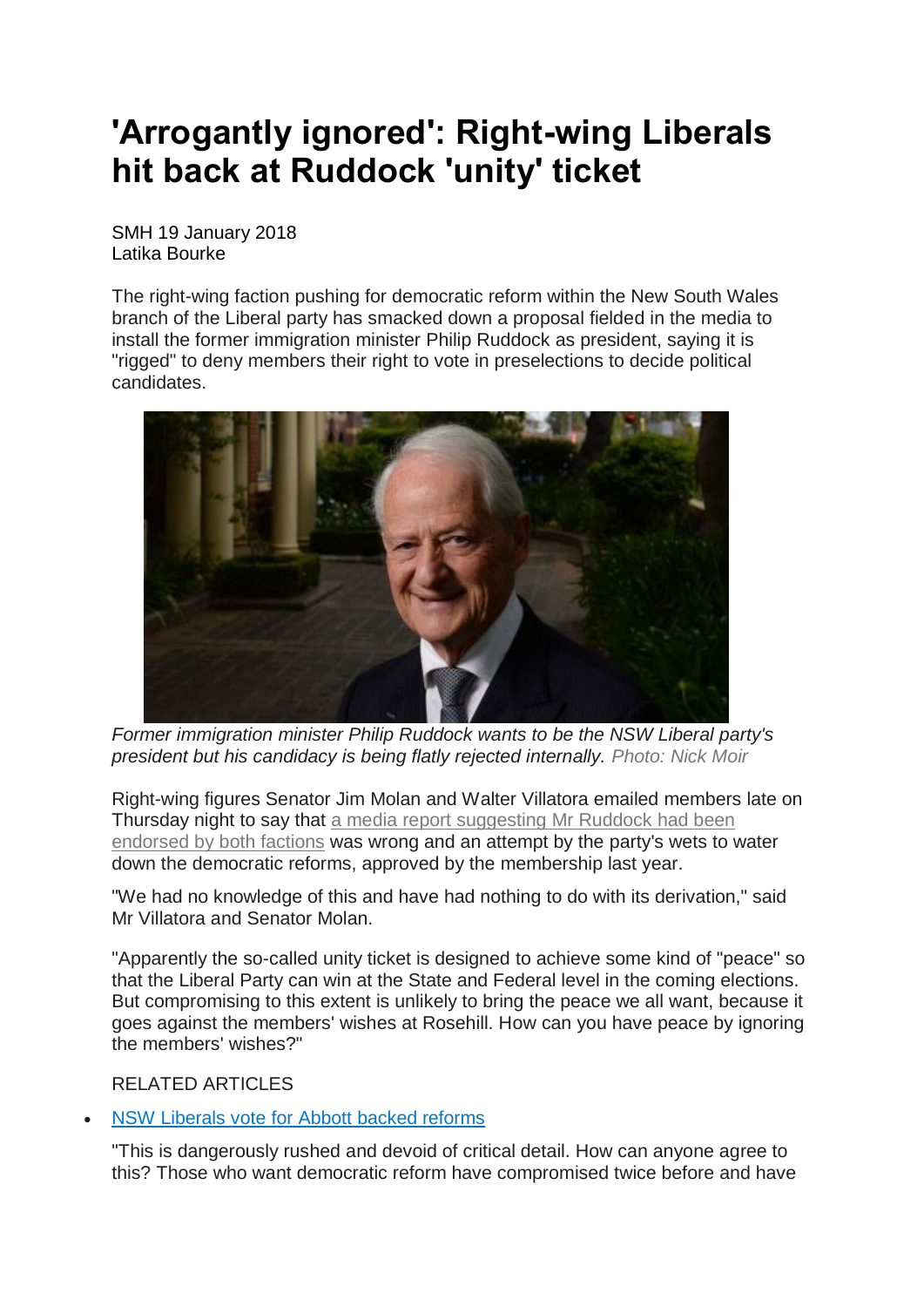been screwed on both occasions. There can be no compromise, especially when the details of a deal are not even known by those supposedly making the deal."

Further, the email said the Ruddock unity ticket would be a stitch-up, with the state executive to consist of six conservatives, four from the "centre right" and nine from the "left".

"This might represent the compromised delegate distribution between factions after a decade of domination by the lobbyist left, but it does not represent how you voted at Rosehill," the email said. "Regrettably, this is not the road to peace and victory in the next elections."

Last year, the NSW branch voted to give members a single vote on [preselections,](http://www.smh.com.au/nsw/nsw-liberals-vote-for-tony-abbott-backed-reforms-20170723-gxgvq5.html) bringing into line with branches across the country which decide candidates via member votes rather than the party machinery.

The then-called Warringah motion, named after the electorate represented by former prime minister Tony Abbott who pushed the change, is criticised by the left in the NSW Liberals because they say the membership will favour socially conservative candidates who they fear will not be as electable as candidates from the moderate wing.



*The email from Senator Jim Molan's said "those who want democratic reform have compromised twice before and have been screwed on both occasions". Photo: Jeffrey Chan*

But backers said the current method of choosing candidates, via a delegate system, led to candidates being selected from the dominant moderate faction and gave members no reason to join or stay in the party. They also warned that without reform, the party could split, sparking a flight of [members](http://www.smh.com.au/federal-politics/political-opinion/what-cory-bernardis-curious-lunch-says-about-tony-abbott-and-his-mates-20170601-gwimqd.html) to Cory Bernardi's Australian [Conservatives](http://www.smh.com.au/federal-politics/political-opinion/what-cory-bernardis-curious-lunch-says-about-tony-abbott-and-his-mates-20170601-gwimqd.html) or Pauline Hanson's One Nation party.

Senator Molan and Mr Villatora said the Ruddock-ticket was in violation of the Rosehill Resolution - the name replacing the Warringah motion.